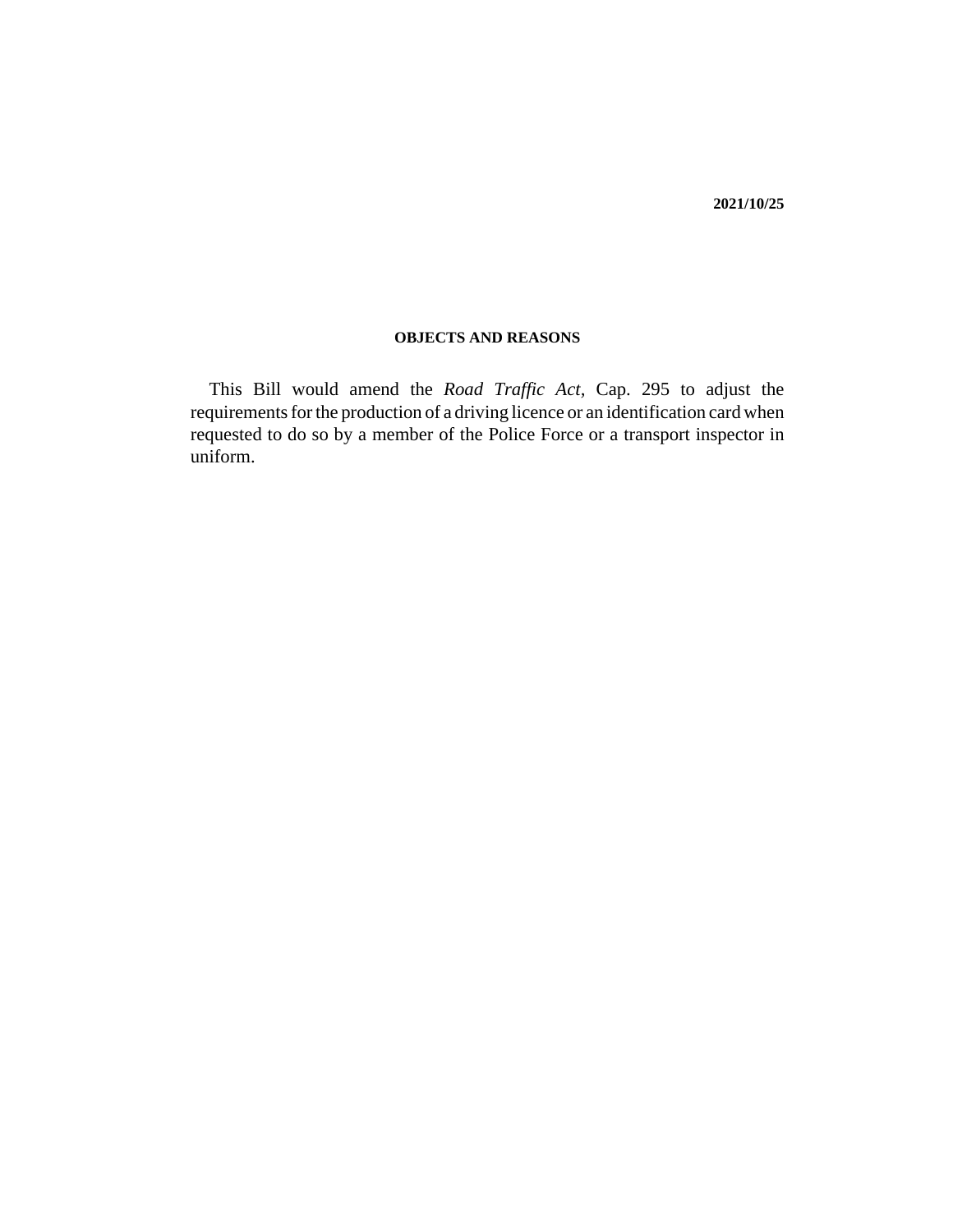# *Arrangement of Sections*

- [Short title](#page-3-0) **1.**
- [Repeal and replacement of section 74 of Cap. 295](#page-3-0) **2.**
- [Consequential amendments](#page-4-0) **3.**
- [Commencement](#page-4-0) **4.**

# SCHEDULE

*Consequential Amendments*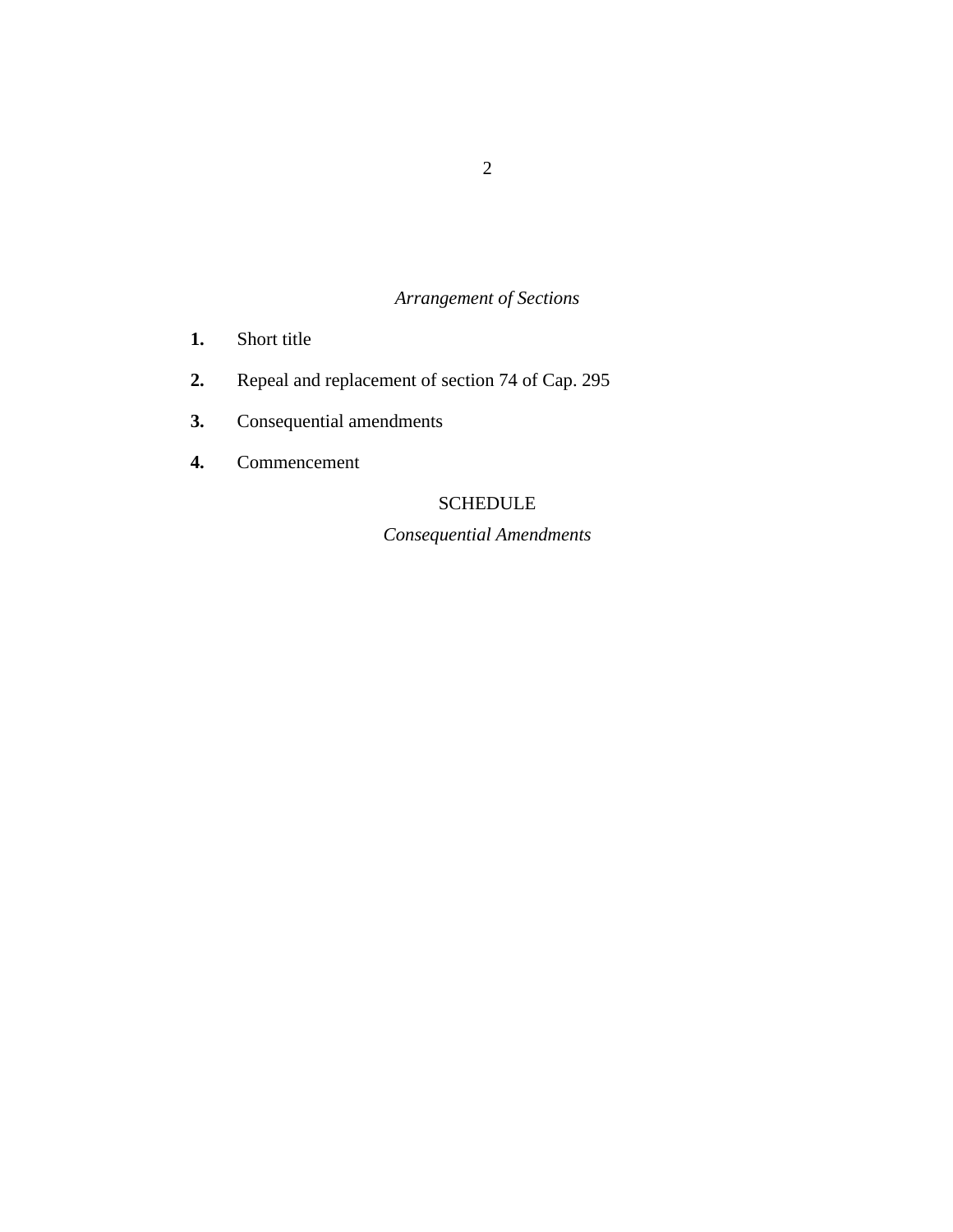### **BARBADOS**

A Bill entitled

An Act to amend the *Road Traffic Act,* Cap. 295 to adjust the requirements for the production of a driving licence or an identification card when requested to do so by a member of the Police Force or a transport inspector in uniform.

ENACTED by the Parliament of Barbados as follows: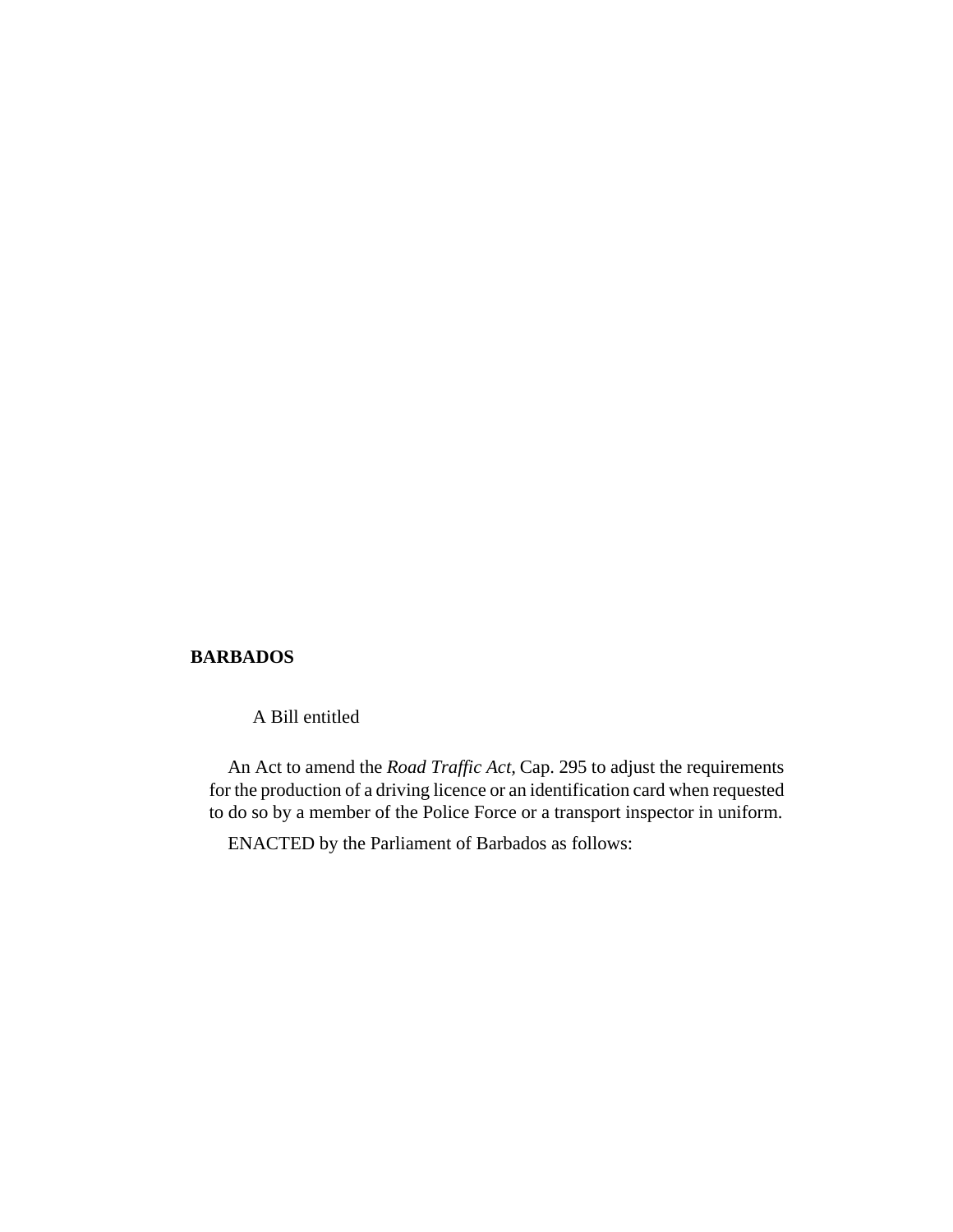### <span id="page-3-0"></span>**Short title**

This Act may be cited as the *Road Traffic (Amendment) Act, 2021*. **1.**

#### **Repeal and replacement of section 74 of Cap. 295**

*Section 74 of the [Road Traffic Act, Cap. 295](http://barbadosparliament-laws.com/en/showdoc/cs/295) is deleted and the following is substituted:* **2.**

#### **"Production of driving licence or identification card**

The driver of a motor vehicle on a public road shall have his driving licence or an identification card in his possession and produce it for examination on being required to do so by a member of the Police Force or a transport inspector in uniform, so that the member of the Police Force or transport inspector is able to ascertain **74.**(1)

- (a) the name and address of the holder of the driving licence;
- $(t)$  the identity of the driver of the motor vehicle; or
- whether the driver of the motor vehicle is licensed to drive *(c)* that particular class of motor vehicle.

Where a driver of a motor vehicle does not produce his driving licence or an identification card to a member of the Police Force or a transport inspector in uniform, that driver shall produce his driving licence or identification card at the police station designated by the member of the Police Force or the transport inspector within 24 hours of the date on which he was required to produce it. (2)

A person who contravenes subsection (1) or (2) is guilty of an offence and is liable on summary conviction to a fine of \$1 000 or to imprisonment for a term of 12 months or to both. (3)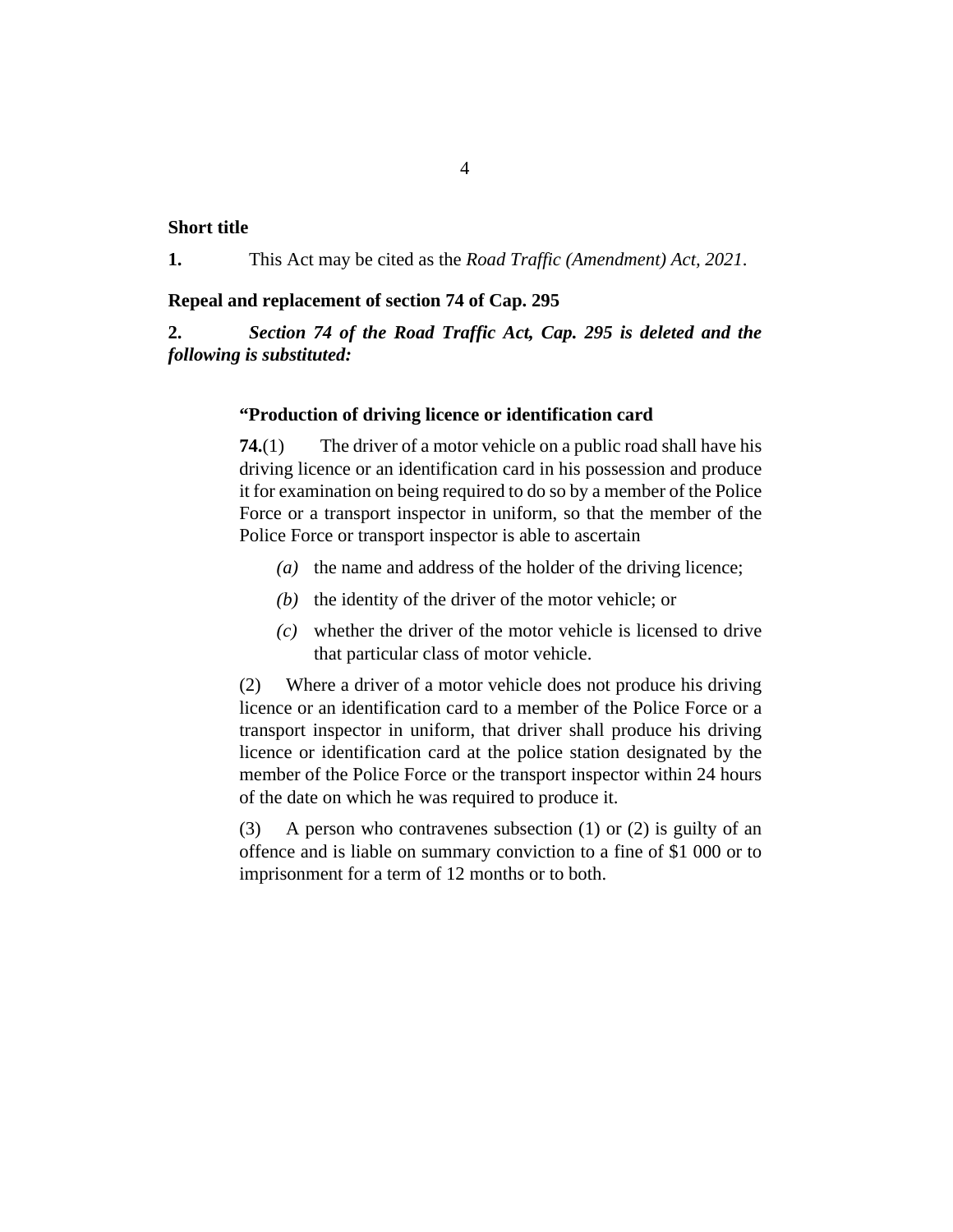<span id="page-4-0"></span>In this section, "identification card" means an identification card (4) issued under the *[Barbados Identity Management Act, 2021](http://barbadosparliament-laws.com/en/showdoc/cs/2021_3)* [\(Act 2021-3\).](http://barbadosparliament-laws.com/en/showdoc/cs/2021_3)".

### **Consequential amendments**

The enactments set out in Column 1 of the *Schedule* are amended in the manner specified in Column 2 of the *Schedule*. **3.**

### **Commencement**

The amendments directed to be made by section 2 and section 3 of this Act shall come into operation on a date to be fixed by proclamation. **4.**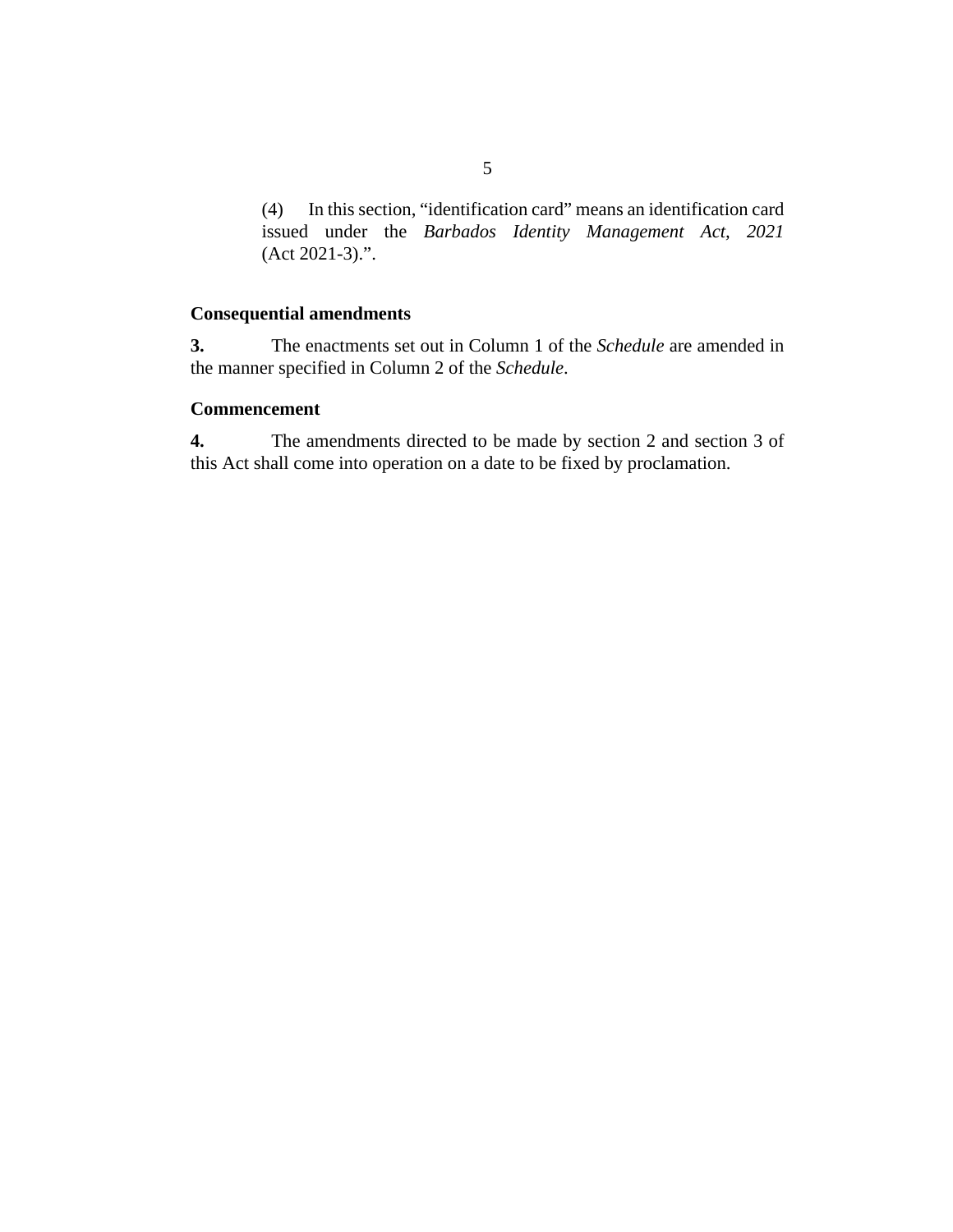#### **SCHEDULE**

*(Section 3)*

#### CONSEQUENTIAL AMENDMENTS

#### Column 1

*Enactments*

# Column 2 *Amendments*

*Barbados Identity Management Act, 2021* (Act 2021-3)

- 1. In section 2, in the definition of "identification card", delete the word "20" and substitute the word "10".
- 2. In the *First Schedule*
	- *(a)* in Part I insert immediately after paragraph 8 the following:

"**8A**. Driving licence number."; and

*(b)* in Part III in the "Supporting Documents" column insert the following:

"Driving licence".

- 3. In the *Second Schedule* amend the Certificate of Registration to include a field referring to the "Driving licence number.".
- 4. In the *Fifth Schedule* 
	- *(a)* in Part I insert immediately after paragraph 6 the following:

**"6A**. Driving licence number.";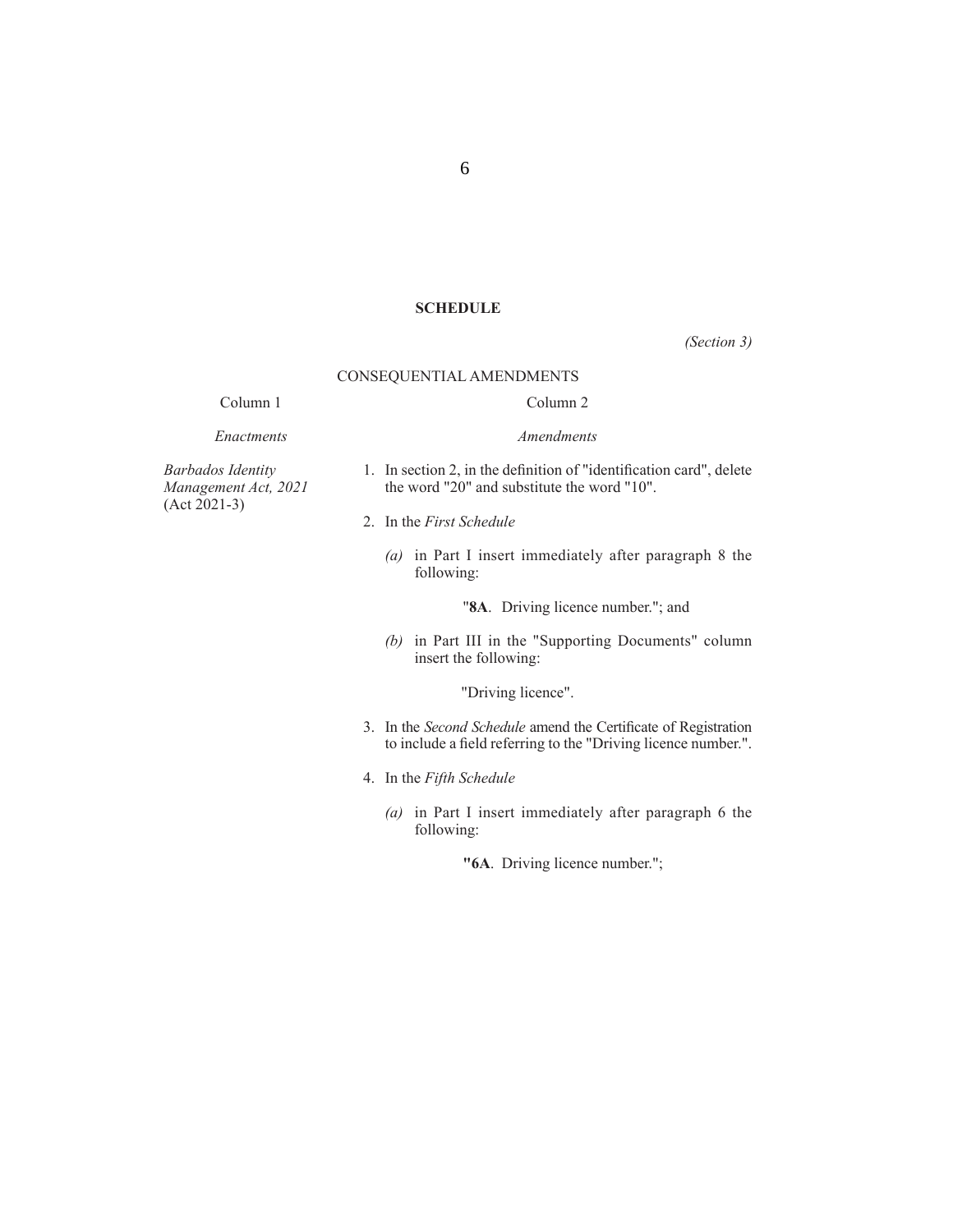*Schedule - (Concl'd)*

### CONSEQUENTIAL AMENDMENTS - *(Concl'd)*

Column 1

# Column 2 *Amendments*

*Enactments*

*(b)* in Part II insert immediately after paragraph 6 the following:

*Barbados Identity Management Act, 2021* (Act 2021-3) - (Concl'd)

**"6A**. Driving licence number."; and

 (c) in Part III insert immediately after paragraph 6 the the following:

**"6A**. Driving licence number.".